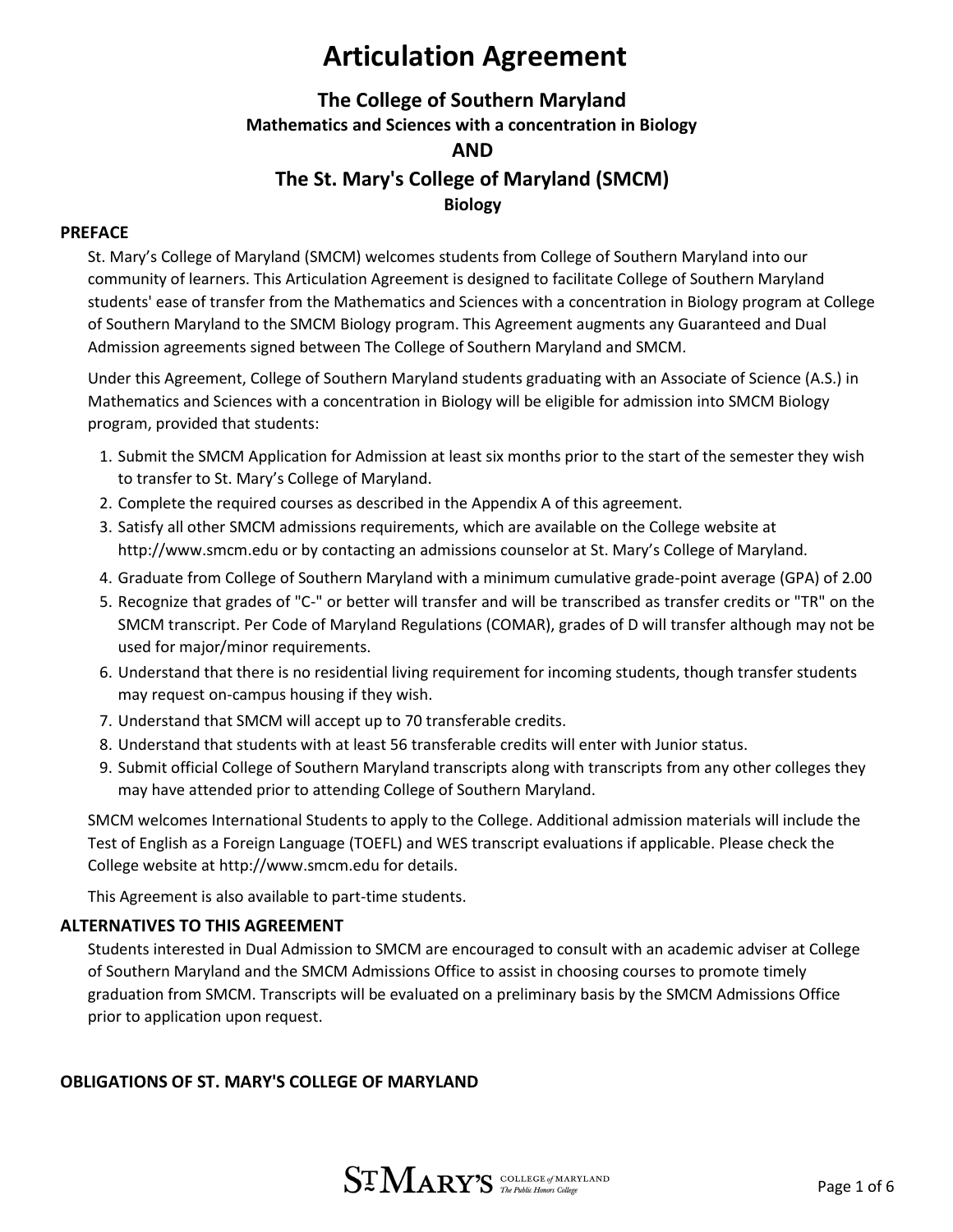To facilitate the transfer of College of Southern Maryland graduates to the SMCM Biology program in accordance with the foregoing, SMCM agrees to the following:

- 1. To attend regularly scheduled transfer programs at College of Southern Maryland.
- 2. To invite College of Southern Maryland students to information/advising meetings with SMCM faculty and staff on a regular basis at both College of Southern Maryland and SMCM in order to facilitate smooth curricular and co-curricular integration to St. Mary's College of Maryland.
- 3. To send SMCM letters of admission to all College of Southern Maryland students who meet the conditions set forth herein and confirm their intention to matriculate at SMCM. It is recommended that students confirm their intention to matriculate at SMCM by June 1st for the fall semester, or by December 1st for the spring semester and satisfy all other regular SMCM admissions requirements.
- 4. Those students entering fulltime study at SMCM are eligible to be awarded academic scholarships and/or grants per established guidelines at the time of enrollment.

Scholarships are renewable on an annual basis and students must meet with a Financial Aid advisor for additional information. SMCM offers a variety of scholarships and grant awards. These opportunities include merit-based and need-based aid and grants. Sources of these awards include SMCM, private donors, as well as federal and state programs.

- 5. To ensure that incoming students will be provided with SMCM financial aid information and receive full consideration for SMCM financial aid, in addition to appropriate scholarships and grants listed above, upon matriculation at St. Mary's College of Maryland.
- 6. To ensure that College of Southern Maryland graduates entering SMCM under the terms of this Agreement go through SMCM's normal transfer admissions process, including meeting all applicable SMCM requirements and deadlines pertaining to application for admission, orientation and registration, and payment of tuition and fees. They will abide by the policies and procedures, and any revisions thereof that apply to all SMCM students. Incoming matriculated students will have all the rights and privileges of other SMCM students.
- 7. To periodically invite College of Southern Maryland students to SMCM events.

#### **OBLIGATION OF COLLEGE OF SOUTHERN MARYLAND**

College of Southern Maryland agrees to publicize this agreement to prospective and current College of Southern Maryland students in its promotional literature, and make special arrangements for SMCM recruiters and advisors to visit College of Southern Maryland to meet with prospective and current Biology students.

#### **JOINT OBLIGATIONS**

- 1. To inform each other through appropriate channels prior to implementing major changes in policy or curricula that directly affect students transferring under the terms of this Agreement, and keep each other informed of any changes of policy or curricula that affect those students. Both SMCM and College of Southern Maryland will review this Articulation Agreement on a regular basis and make any changes upon mutual agreement, as needed. Such changes will be effective when both College of Southern Maryland and SMCM sign the revised document.
- 2. Students are required to graduate from College of Southern Maryland with a minimum GPA of 2. Transferrable courses with grades of D or better will be brought into SMCM as transfer credits. A minimum grade of C- or better is required in courses counting toward Biology. A minimum grade of C- or better is required in Chemistry courses for transfer as requirements for the Biology major.

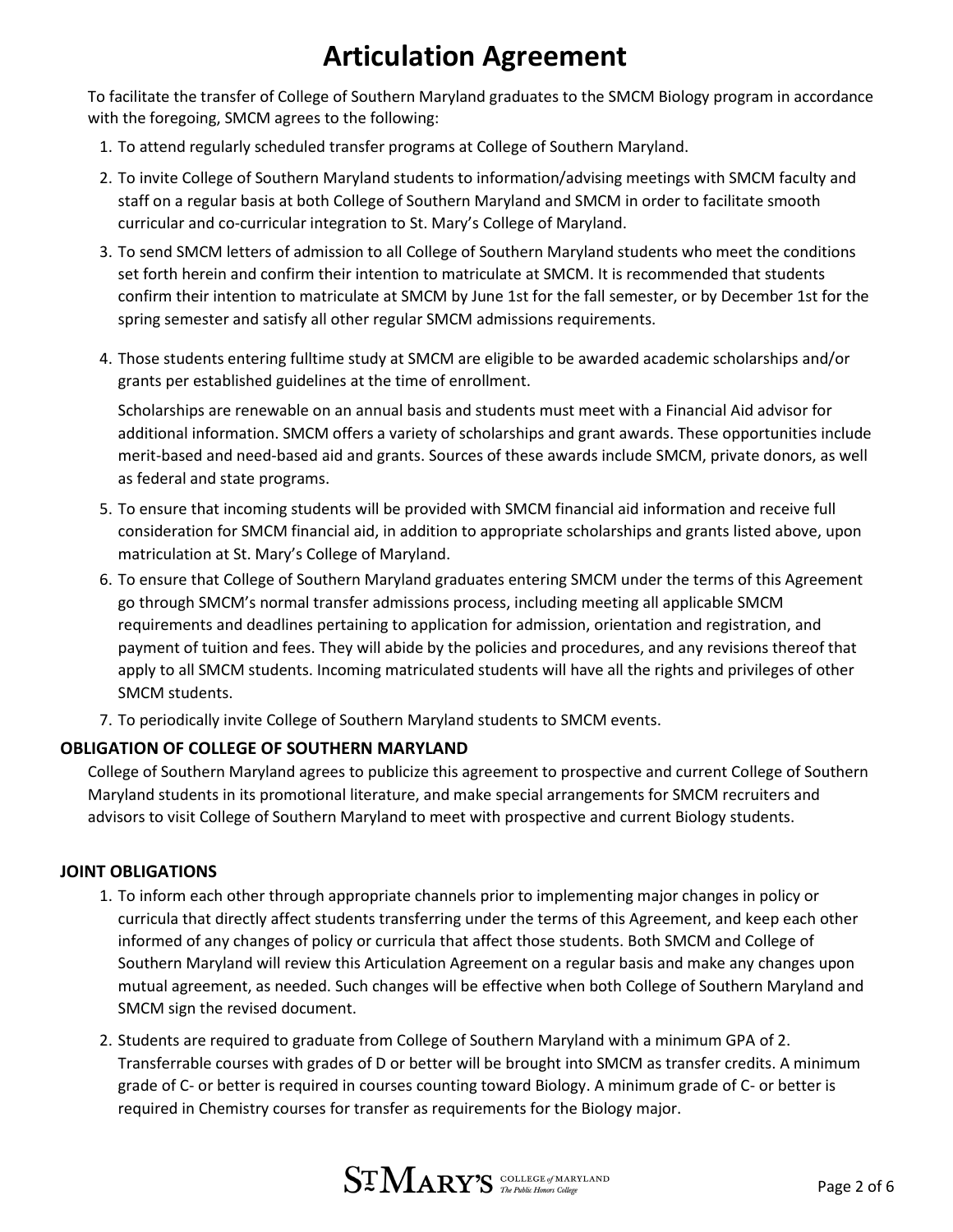- 3. To collaborate in providing students with information and academic advising both from SMCM and College of Southern Maryland. SMCM will make available contact information for questions about St. Mary's College of Maryland's academic requirements, Core Curriculum requirements, degree requirements, and the process of transferring to SMCM.
- 4. To jointly agree to develop and implement advertising and promotional efforts to communicate the benefits of this Articulation Agreement.
- 5. Designate that the SMCM Department Chair and the CSM Coordinator of Transfer and Articulation will coordinate this agreement.
- 6. To exchange data and documents on a regular basis that will contribute to the maintenance and improvement of the arrangement, enhance the transfer process, and promote effective cooperation between institutions. These will consist of data about individual transfer students, including admissions information and grades, and reports on the results of program reviews, assessments of students' learning, and decisions of curricula and other committees.
- 7. This Agreement may be updated (by means of addenda), upon mutual agreement by appropriate officials of the two institutions, to allow for additional curriculum articulation sheets accommodating course equivalencies for specific major(s)/minor(s)/certificate program(s). This Agreement sets forth the entire understanding of the parties with respect to the subject matter hereof and supersedes all prior understandings, memos, writings or agreements of the parties with respect to the subject matter hereof. Any waiver by a party of any of its rights or of the other party's obligations must be in writing.
- 8. To provide, when available, direct links between the SMCM and College of Southern Maryland websites when applicable.

#### **REVISIONS, RENEWAL, AND TERMINATION OF THIS AGREEMENT**

The SMCM Provost and Dean of Faculty and the appropriate officers at College of Southern Maryland are responsible for identifying and communicating to each other changes in the policies or requirements of their respective institutions that affect this Articulation Agreement.

This Articulation Agreement will be in effect, as of the date of its signing, for students entering SMCM fall semester 2022 or after. It will be reviewed on a regular basis by the appropriate parties at each institution and will be renewed automatically until superseded by new Agreements or formally terminated. Either institution may terminate this Agreement at any time by written notice at least one year in advance of the effect date of termination. Should this Agreement be terminated, it is understood that the termination will not apply to students already accepted to SMCM under the terms of this Agreement.

The willingness of both institutions to enter this Articulation Agreement in order to facilitate the transfer of students from College of Southern Maryland to St. Mary's College of Maryland, and to expand their opportunities for academic success there, is indicated by the following signatures. The undersigned representatives of the parties, College of Southern Maryland and St. Mary's College of Maryland, have executed this Articulation Agreement on the dates indicated: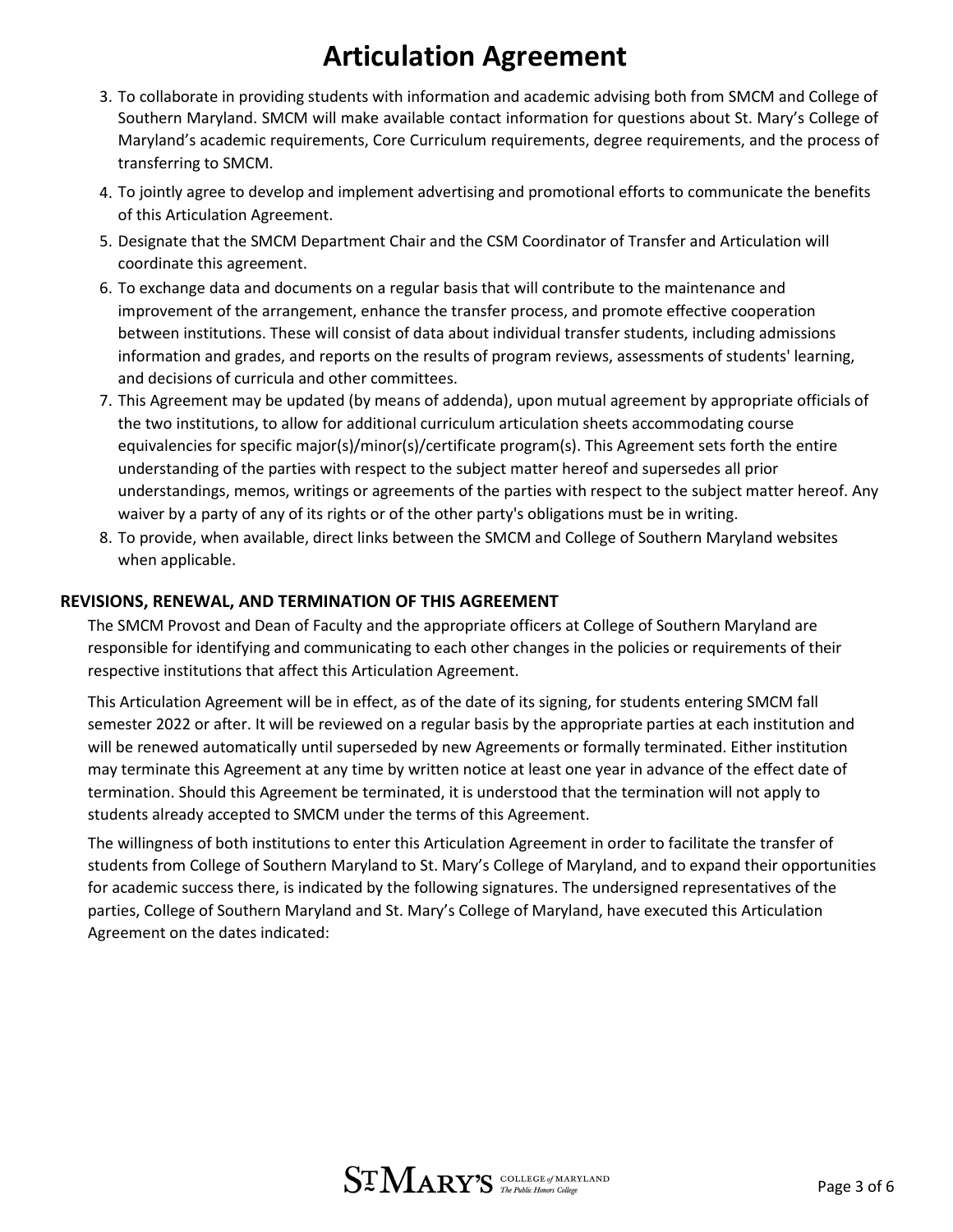| <b>College of Southern Maryland</b>                |              | <b>St. Mary's College of Maryland</b> |        |
|----------------------------------------------------|--------------|---------------------------------------|--------|
| Rodney Redmond<br>Redmond (May 14, 2022 20:27 EDT) | May 14, 2022 |                                       | 5/9/22 |
| Rodney Redmond                                     | Date         | Katherine L. Gantz                    | Date   |
| Provost & Vice President of Learning               |              | Interim Dean of Faculty               |        |
|                                                    |              |                                       |        |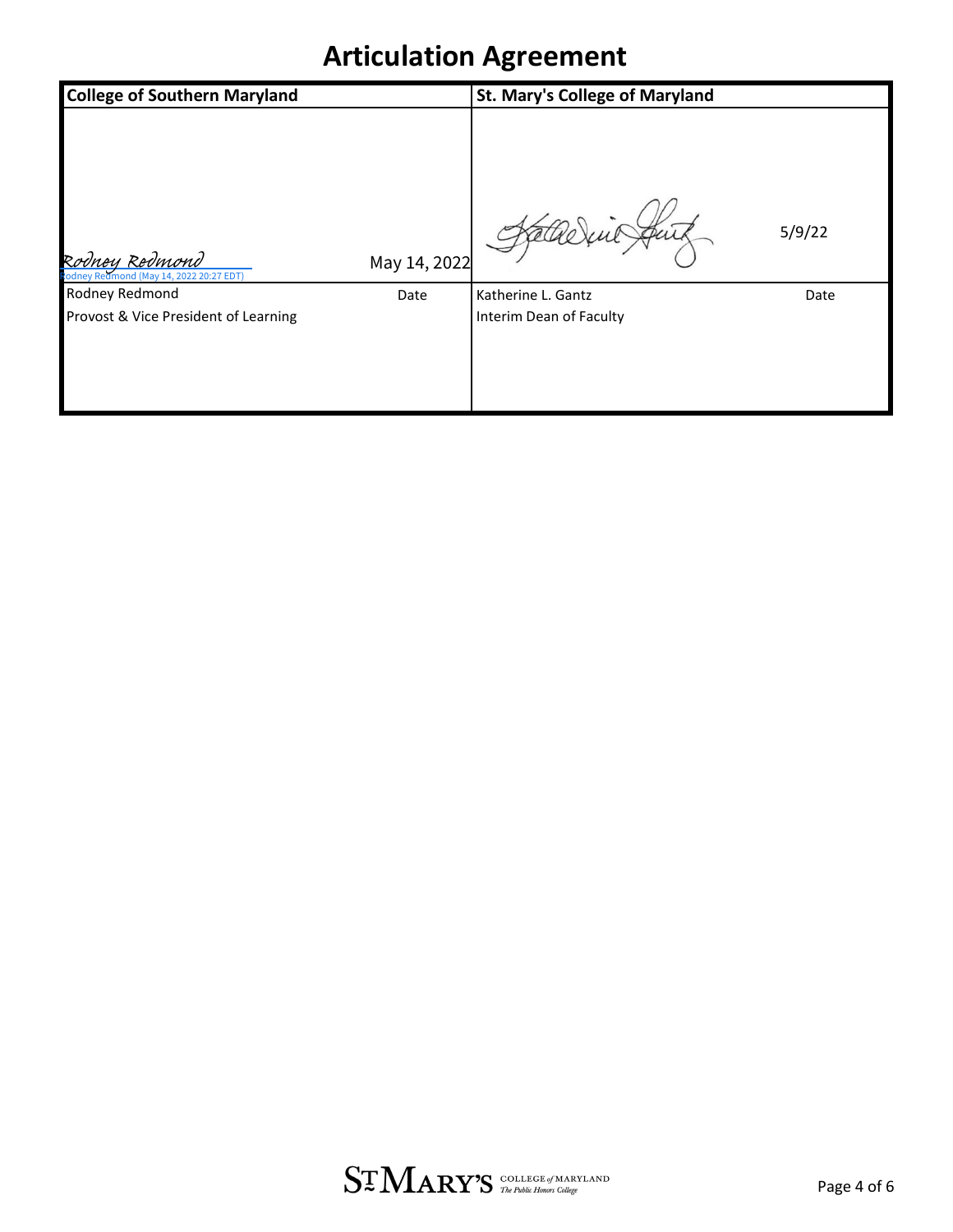## **APPENDIX A**

| <b>College of Southern Maryland</b> |              |                                                                    |         | St. Mary's College of Maryland        |                                              |                                                    |         |  |
|-------------------------------------|--------------|--------------------------------------------------------------------|---------|---------------------------------------|----------------------------------------------|----------------------------------------------------|---------|--|
| <b>Recommended Courses</b>          |              |                                                                    |         | St. Mary's College Course Equivalents |                                              |                                                    |         |  |
| Prefix                              | Number       | Title                                                              | Credits | Prefix                                | Number                                       | Title                                              | Credits |  |
| <b>MTH</b>                          | 1200         | Calculus I                                                         |         | 4.00 MATH                             | 151                                          | Calculus I                                         | 4.00    |  |
| <b>MTH</b>                          | 1210         | Calculus II                                                        |         | 4.00 MATH                             | 152                                          | Calculus II                                        | 4.00    |  |
| <b>CHE</b>                          | 2210         | Organic Chemistry II Lecture                                       |         | 3.00 CHEM                             | 311                                          | CHEM lower elective but will waive need for Org    | 3.00    |  |
| ${\sf CHE}$                         | 2210L        | Organic Chemistry II Lab                                           |         | $1.00$ CHEM                           | 311L                                         | CHEM lower elective but will waive need for Org    | 1.00    |  |
| PHY                                 | 1110         | Fundamentals of Physics I (previously PHY-1010<br>& PHY-1010L) OR  |         | 4.00 PHYS                             | 121                                          | College Physics I OR                               | 4.00    |  |
| PHY                                 | 1310         | Calculus-based Physics I (previously PHY-1210 &<br>PHY-1210L)      |         | 4.00 PHYS                             | 151                                          | <b>Fundamentals of Physics I</b>                   | 4.00    |  |
| <b>PHY</b>                          | 1120         | Fundamentals of Physics II (previously PHY-1020<br>& PHY-1020L) OR |         | 4.00 PHYS                             | 122                                          | College Physics II OR                              | 4.00    |  |
| PHY                                 | 2300         | Calculus-Based Physics II (previously PHY-2200 &<br>PHY-2200L)     |         | 4.00 PHYS                             | 152                                          | <b>Fundamentals of Physics II</b>                  | 4.00    |  |
|                                     |              | TOTAL RECOMMENDED CREDITS                                          | 20.00   |                                       | <b>COURSES</b>                               | TOTAL GRANTED CREDITS FROM RECOMMENDED             | 20.00   |  |
| <b>Required Courses</b>             |              |                                                                    |         |                                       | <b>St. Mary's College Course Equivalents</b> |                                                    |         |  |
| Prefix                              | Number       | Title                                                              | Credits | Prefix                                | Number                                       | Title                                              | Credits |  |
| <b>BIO</b>                          | 1060         | Principles of Biology I Lecture                                    |         | 3.00 BIOL                             | 105                                          | Principles of Biology I Lecture                    | 4.00    |  |
| <b>BIO</b>                          | 1060L        | Principles of Biology I Lab                                        |         | 1.00 BIOL                             | 105L                                         | Principles of Biology I Lab                        | 1.00    |  |
| <b>BIO</b>                          | 1070         | Principles of Biology II Lecture                                   |         | 3.00 BIOL                             | 106                                          | Principles of Biology II Lecture                   | 4.00    |  |
| <b>BIO</b>                          | 1070L        | Principles of Biology II Lab                                       |         | 1.00 BIOL                             | 106L                                         | Principles of Biology II Lab                       | 1.00    |  |
| CHE                                 | 1200         | <b>General Chemistry I Lecture</b>                                 |         | 3.00 CHEM                             | 103                                          | <b>General Chemistry I Lecture</b>                 | 4.00    |  |
| <b>CHE</b>                          | 1200L        | <b>General Chemistry I Lab</b>                                     |         | 1.00 CHEM                             |                                              | <b>CHEM lower level elective</b>                   | 1.00    |  |
| CHE                                 | 1210 and 121 | General Chemistry II Lecture and Lab                               |         | 4.00 CHEM                             | 106                                          | General Chemistry II Lecture and lab               | 4.00    |  |
| <b>BIO</b>                          | 2040         | Principles of Genetics Lecture                                     |         | 3.00 BIOL                             | 270                                          | Genetics                                           | 4.00    |  |
| <b>BIO</b>                          | 2040L        | Principles of Genetics Lab                                         |         | 1.00 BIOL                             | 270L                                         | Genetics Lab                                       | 1.00    |  |
|                                     | None         | Recommend taking at St. Mary's in first Spring                     |         | <b>BIOL</b>                           | 271                                          | Ecology and Evolution Lecture                      |         |  |
|                                     | None         | Recommend taking at St. Mary's in first Spring                     |         | <b>BIOL</b>                           | 271L                                         | <b>Ecology and Evolution Lab</b>                   |         |  |
| <b>CHE</b>                          | 2200         | <b>Organic Chemistry I Lecture</b>                                 |         | 3.00 CHEM                             |                                              | CHEM lower elective but will waive need for Orgo I |         |  |
| <b>CHE</b>                          | 2200L        | <b>Organic Chemistry I Lab</b>                                     |         | 1.00 CHEM                             |                                              | CHEM lower elective but will waive need for Orgo I |         |  |

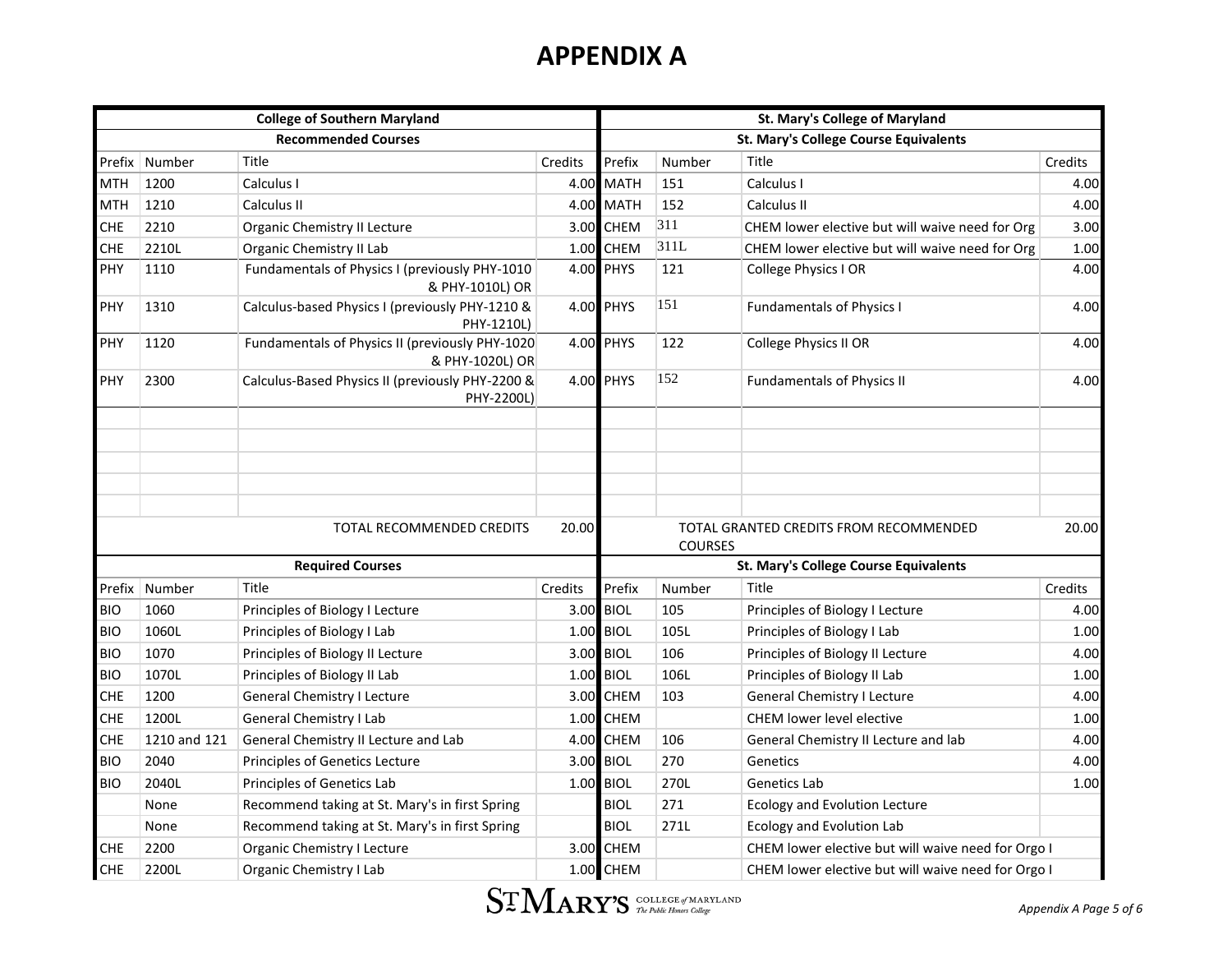### **APPENDIX A**

| <b>CREDITS</b><br>GRAND TOTAL | 44    | <b>'. GRANTED CREDITS</b><br><b>TOTAL</b><br><b>GRAND</b>           | 44'   |
|-------------------------------|-------|---------------------------------------------------------------------|-------|
| <b>CREDITS</b><br>rivf<br>۱А. | 24.00 | <b>CREDIT</b><br>TOTA <sub>I</sub><br><b>TIVE</b><br>. GRANTFD<br>. | 24.00 |